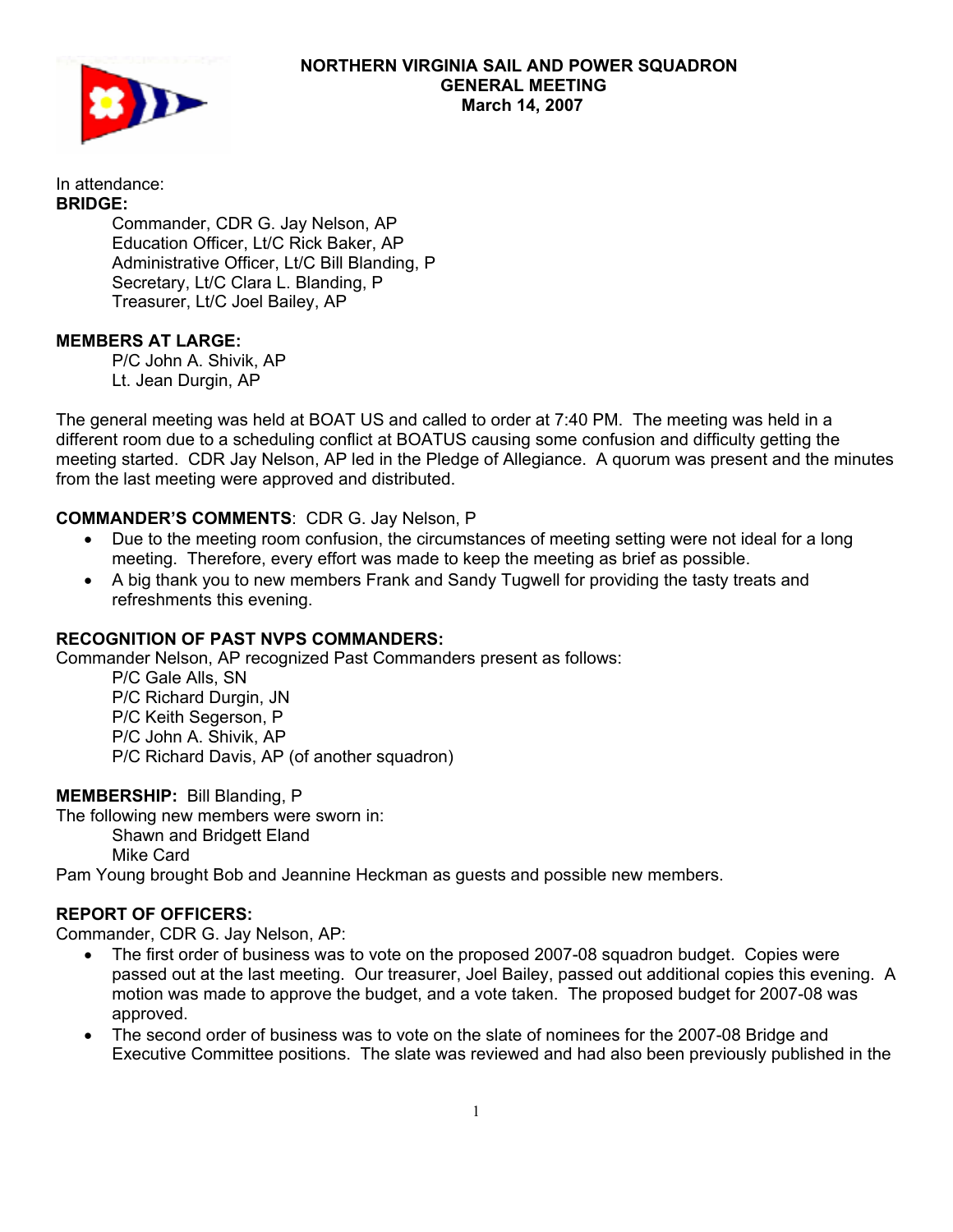newsletter, online and announced at the February and March meetings. A motion was made and a vote taken. The proposed slate of officers for 2007-08 was approved.

• It appears there will be a conflict with the meeting room availability at BOATUS both in April and May. We will notify members by newsletter and email of the location of the meetings for those two months. Hopefully, after that we will be back to our regular meeting space at the BOATUS Headquarters.

Education Officer, Lt/C Rick Baker, AP:

- (See notes under guest speaker on the new USPS University courses)
- Courses are now on the schedule for the summer and fall 2007 sessions. There will be a Seamanship course starting in June and part of it will be integrated with the new USPS University Seminar courses.
- Junior Navigator is starting up in May. This is the first time the course has been offered in several years and is the new revised course. This is the first of the advanced courses that deals with celestial navigation.
- Any member having an interest in signing up for any course should contact Rick Baker.

Administrative Officer, Lt/C Bill Blanding, P:

• Thanked all the squadron members who helped out this year with new member recruitment, both at basic boating classes and in other ways. This was a successful year with 83 new members joining the squadron. Several of our new members are already stepping in and becoming involved by volunteering to bring meeting refreshments and accepting committee positions. Without these volunteers we could have never been this successful.

Secretary, Lt/C Clara L. Blanding, P:

- Suggested that bringing multiple copies of the previous minutes to each meeting is a waste of paper since most of the copies are left on the chairs at the end of the meeting. Clara suggested putting the General Membership Meeting minutes on the website, at least one week prior to the next meeting, to be available to any squadron member, whether or not they attend a meeting. This may help to promote events and make members more aware of what programs are coming up even if they cannot regularly attend meetings.
- There was some discussion of this idea. It was decided not to include any financial information (Treasurer's Report) on the website version. A notice is to be placed in the newsletter informing members that the minutes will be available on line starting in April. Additionally, 5 copies of the newsletter will be printed and brought to the membership meeting in case anyone would like a copy or does not have computer access to the website. A motion was made to initiate this, as above, and to reevaluate this in September or October for feedback. A vote was taken, motion passed, the newsletter will start to be available on the website starting in April.

# **COMMITTEE REPORTS:**

Squadron Operations Training Course, P/C Richard Durgin, JN

• On Saturday, March  $17<sup>th</sup>$ , a Squadron Operations Training course will be held. It is mandatory for bridge officers and good training for any interested member in the operations of the squadron. The course will be taught by Gale Alls and Dick Durgin. Any interested member please contact Dick Durgin.

Special Events Committee: P/C Dick Durgin, JN

Plans are finalized for our Squadron  $40<sup>th</sup>$  Anniversary Celebration for March  $24<sup>th</sup>$ . This event will combine our Founder's Day events, Change of Watch and the celebration of our Squadron's 40<sup>th</sup> Anniversary into one gala evening. The cost per person includes dinner, open bar, professional entertainment, an artist present to do portraits, and a personal copy of the Squadron Scrapbook. This is the last chance to sign up to attend. Please see Gale Alls for tickets.